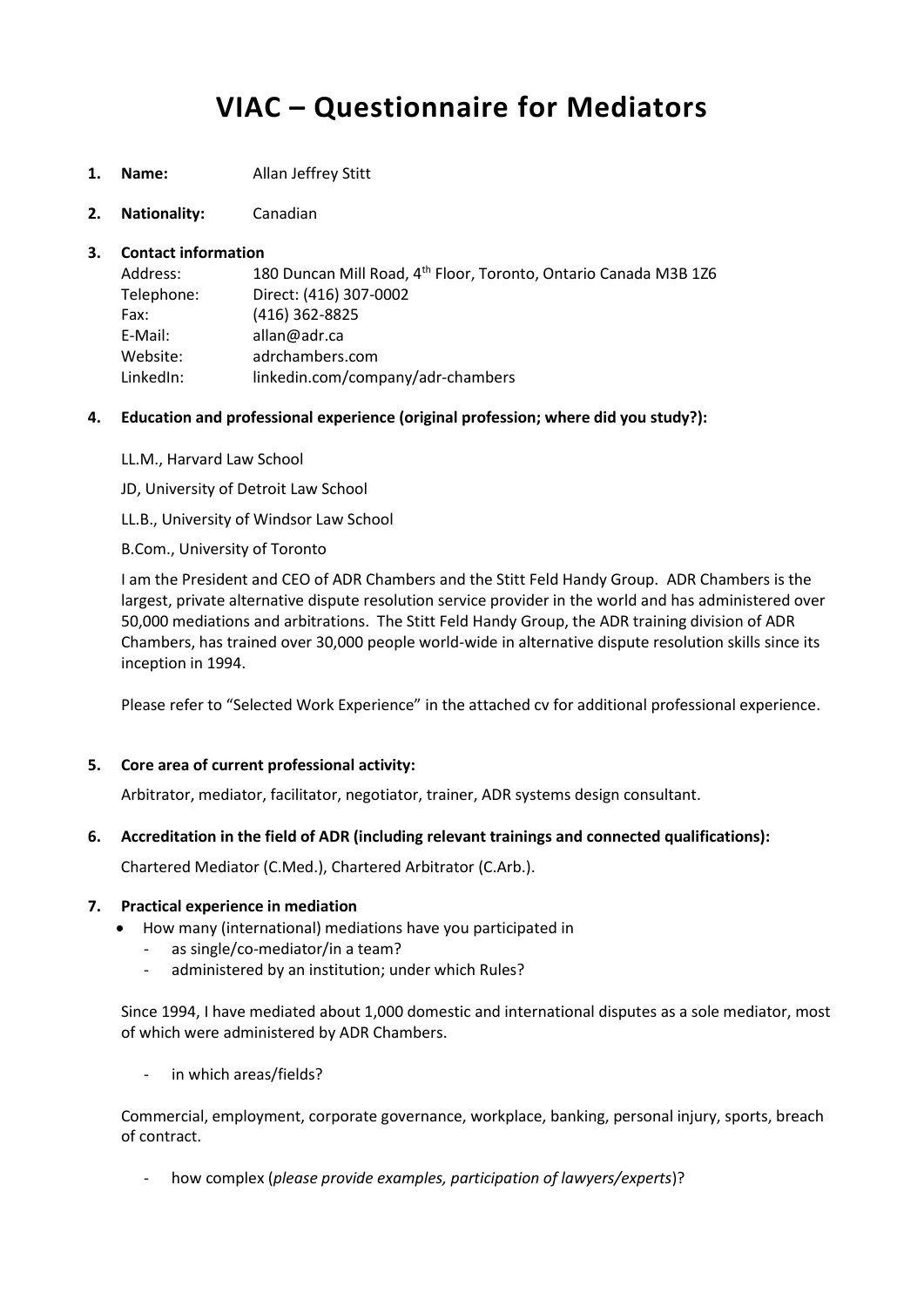I have mediated two-party and multi-party disputes in numerous contexts including employment, wrongful dismissal, sports, commercial, insurance, regulatory, corporate governance, and breach of contract. Most of my mediations involved lawyers and many involved experts.

How often have you acted in a different function (e.g. consultant, expert)?

I am an ADR trainer and teach negotiation through the Stitt Feld Handy Group (since 1994). I also design ADR systems for clients around the world.

I am a Canadian advisor at the UNCITRAL Working Group on the enforcement of international mediation agreements, appointed by the Department of Justice (2015 to present), and a Senior Advisor to the Jerusalem Arbitration Centre (2013 to present).

Between 1992 and 2014, I was an Adjunct Professor at the University of Toronto Law School teaching courses in negotiation. I've also taught courses at the University of Notre Dame Law School (as an Assistant Adjunct Professor) and, at the University of Windsor Law School (as a Special Lecturer).

Refer to "Selected Work Experience" in the attached cv.

What other ADR-experience do you have?

Refer to "Selected Work Experience" and "Professional Activities and Appointments" in the attached cv.

## **8. Languages (including levels)**

Mother tongue: English

Working languages (i.e. languages in which you have both a spoken and written command so that you may conduct mediation proceedings in this language): N/A.

Basic knowledge:

#### **Style of mediation**

*Where do you see yourself? Please tick box as appropriate or indicate your preferred style.*

My style varies among all of the boxes as needed by the parties.



*©* Alexander, Nadja (2011) "The Mediation Meta-Model - the realities of mediation practice," *ADR Bulletin*: Vol. 12: No. 6, Article 5. Available at[: http://epublications.bond.edu.au/adr/vol12/iss6/5;](http://epublications.bond.edu.au/adr/vol12/iss6/5) *see also here for a detailed description of the 6 mediation styles.*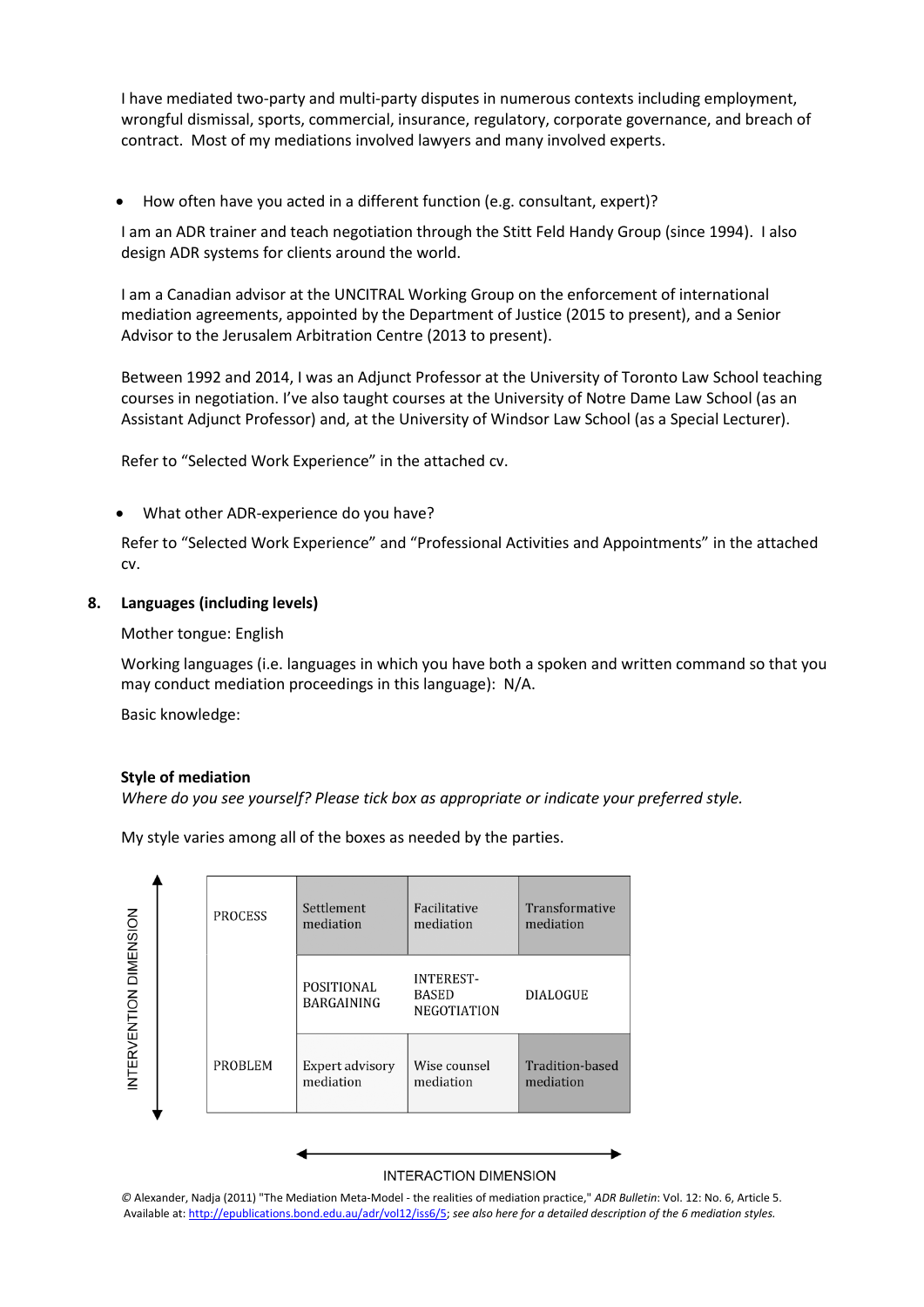## **9. Please describe aspects of your personality which could be interesting to clients you are going to mediate; what would former clients emphasize in your work?**

I spend the necessary time to prepare in order to have informed and intelligent discussions with the parties about the issues. I use a combination of joint sessions and caucuses while being flexible to make sure it suits the parties' needs. I have developed multiple techniques to help disputants overcome stalemates. Many are outlined in my book, *Mediating Commercial Disputes* (Canada Law Book 2003).

## **10. Publications and other activities in ADR related matters (e.g. training sessions, seminars, conferences, articles and others):**

Please refer to "Selected Publications" and "Selected Work Experience" in the attached cv.

## **11. Memberships in mediation institutions / functions in mediation institutions/organizations**

I am a Distinguished Fellow with the International Academy of Mediators (IAM), an invitation only organization of successful and highly trained professional mediators from around the world.

I am a member of the ADR Institute of Canada, a non-profit organization that shares information, promotes ideas for continuous improvement and upgrading of ADR as a profession.

## **12. Special expertise or specializations (***please list a maximum of three***) in your ADR-practice:**

Commercial, employment and insurance.

## **13. Soft Skills (e.g. intercultural competences):**

Owing and running a successful business requires a variety of soft skills including communication, making decisions, self motivation, leadership, team-working, creativity problem solving, time management and working under pressure. These skills are also required by the managers all whom help me run the business.

## **14. How do you ensure your professional quality (e.g. coaching, practice supervision, etc?)**

I teach courses on mediation and must keep myself aware of the latest thinking and theories about best practices in mediation. I also regularly have observers sit in on my mediation.

#### **15. Date of birth:** October 11, 1961.

I have completed this questionnaire to the above to the best of my knowledge and believe it is accurate. I understand that the above information will be used for VIAC's internal use and may be given to interested persons or may be published on VIAC's website.

Date and signature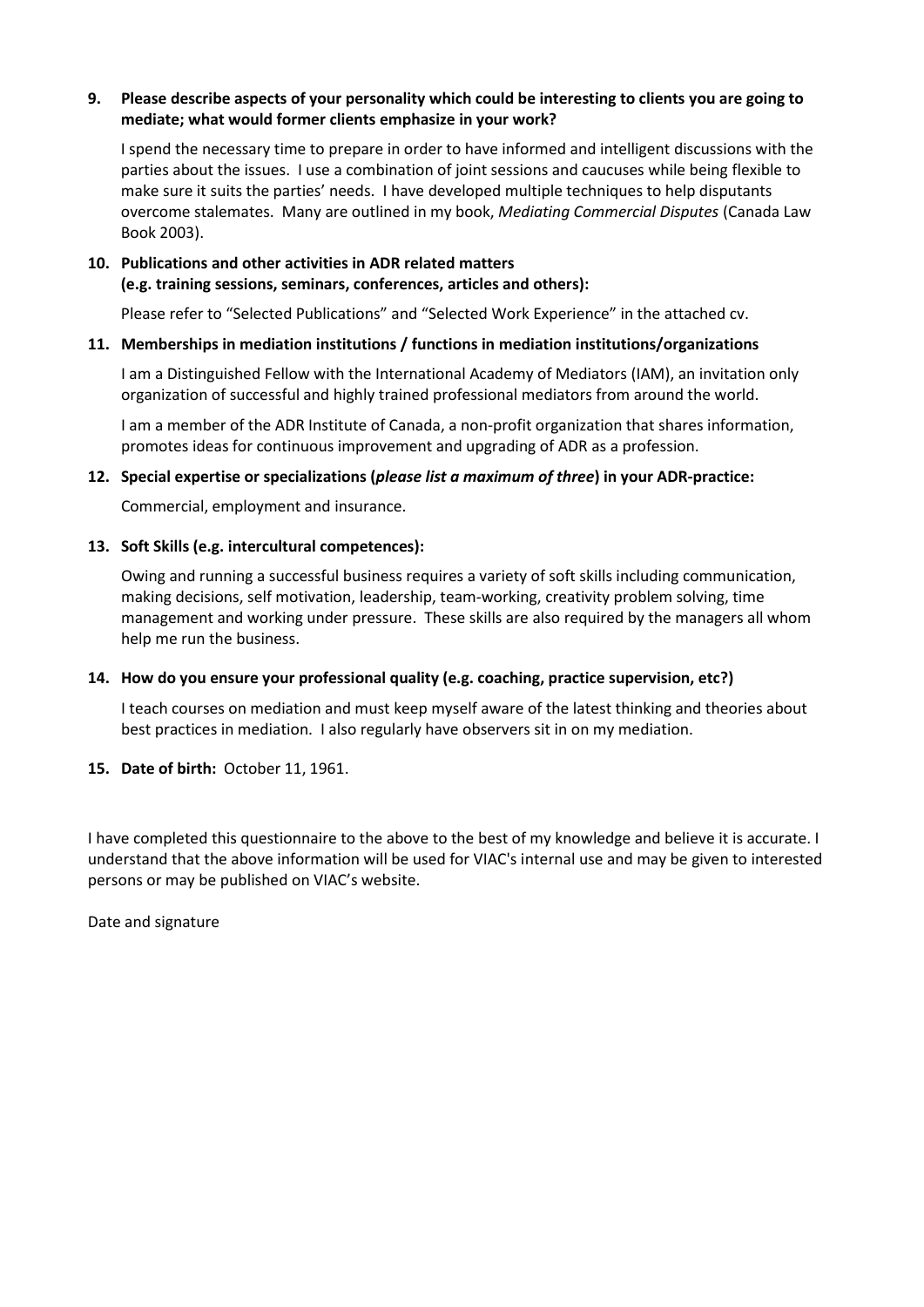## **Allan Jeffrey Stitt**

B.Comm, LL.B., J.D., LL.M., C.Med., C.Arb., Distinguished Fellow – International Academy of Mediators 180 Duncan Mill Road, 4th Floor Toronto, ON CANADA M3B 1Z6 Phone: 416-307-0002 Email: allan@adr.ca

#### **Education, Academic Awards and Activities**

- 1992 **Master of Laws**, Harvard Law School. • Social Sciences and Humanities Research Council of Canada Doctoral Fellowship.
- 1990 **Bar Admission Course**, Law Society of Upper Canada, Toronto.
- 1988 **Doctor of Jurisprudence** (U.S. equivalent of LL.B.), University of Detroit Law School.
	- Graduated *summa cum laude* with the highest grade point average of the 147 graduating law students.
	- American Jurisprudence Award in Constitutional Law and American Jurisprudence award in Estates & Trusts.
- 1988 **Bachelor of Laws,** University of Windsor Law School.
	- Gold Medalist, with the highest grade point average of the 125 graduating law students.
	- Awarded University of Windsor President's Medal "for outstanding contributions to campus activities while maintaining a superior academic record". One student from the University's graduating body may receive the award each year.
	- Awarded Igor Kaplan Memorial Award for exemplifying the traditions of the law in scholarship commitment and integrity.
	- Graduated with High Honours on Dean's Honour Roll. Also awarded: the Board of Governor's Medal; Barlet & Richardes Centennial Award; Robert H. Wilson Memorial Award; Canada Law Book Prize; Teresa Merlo Memorial Scholarship; McTague Award; Carswell Company Limited Book Award (twice); Harold G. Fox Bursary (twice); and the University of Windsor In-Course Scholarship (twice).
	- Editor of the *Windsor Review of Legal and Social Issues* (the student Law Review), 1986-1988.
	- Member of the University of Windsor Varsity Tennis Team, 1985-1988 (Most Valuable Player on team for 1986-87 and 1987-88 seasons).
- 1984 **Bachelor of Commerce**, University of Toronto, St. George Campus.

#### **Selected Work Experience**

- 1994 Present **President & CEO** of ADR Chambers Inc., the largest, private alternative dispute resolution service provider in the world having administered over 50,000 mediations and arbitrations since 2012.
	- Chartered Mediator (C.Med.) with experience mediating commercial, employment, regulatory, corporate governance, workplace, banking, personal injury, breach of contract, sports, and other disputes.
	- Chartered Arbitrator (C.Arb.) with experience arbitrating commercial disputes in a variety of business contexts.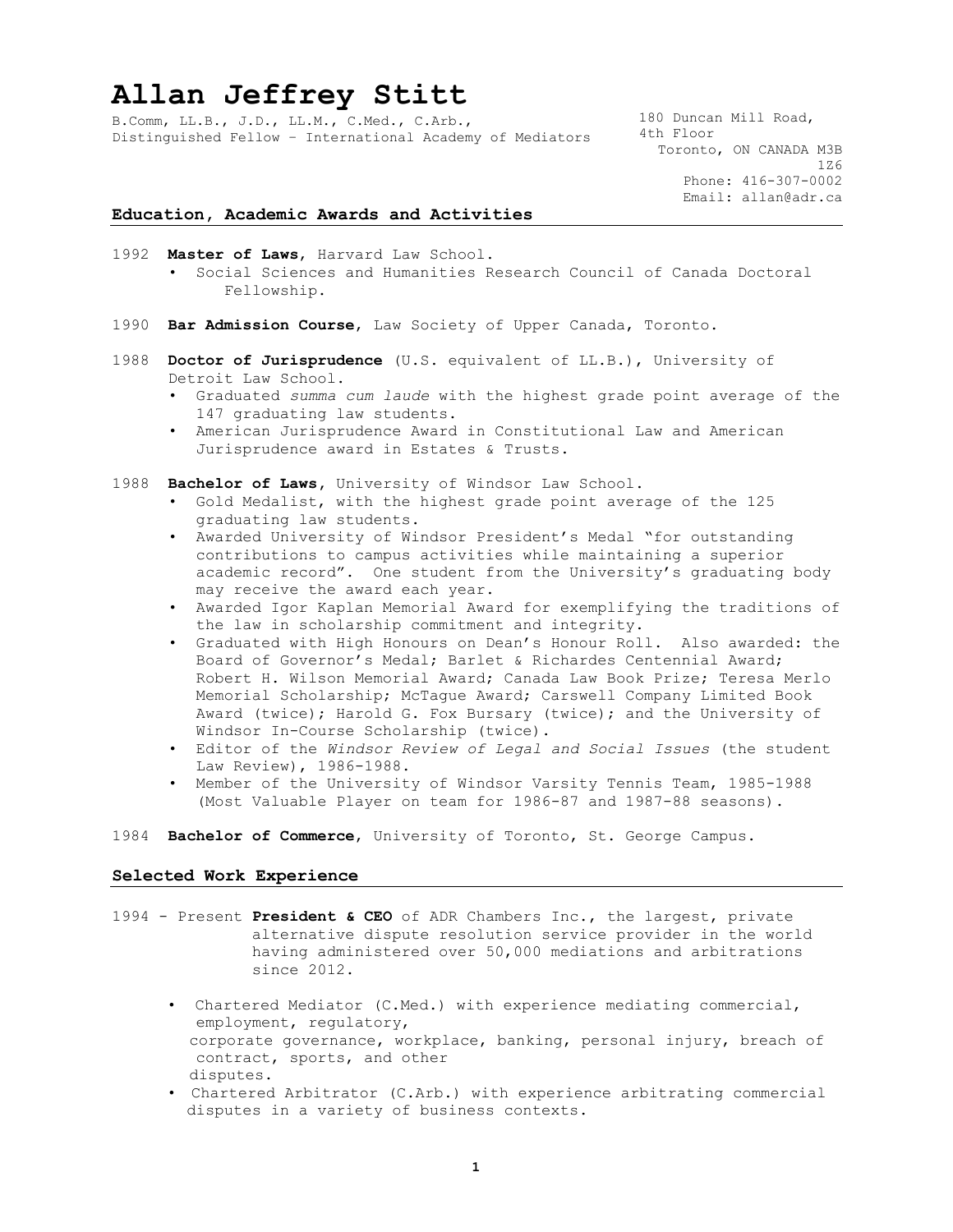- ADR consultant (for systems design) to companies and organizations such as the Canadian Bankers Association, Bank of Montreal, College of Physicians and Surgeons of Ontario, Ontario Ministry of Agriculture and Food and Rural Affairs, Law Society of Upper Canada, Canada Pension Plan, Canadian Tire.
- Negotiation consultant for both private and public sector negotiations.
- Trainer for Negotiation and ADR courses in North America, South America, Europe, Australia, Asia, and Africa.

#### **Selected Work Experience - continued**

| 2015          | UNCITRAL Working Group<br>Canadian advisor on the enforcement of international<br>mediation agreements, appointed by the Department of Justice<br>Canada.                                                                          |
|---------------|------------------------------------------------------------------------------------------------------------------------------------------------------------------------------------------------------------------------------------|
|               | 2013 - Present The Jerusalem Arbitration Centre (JAC)<br>Senior Advisor assisting with development of arbitration<br>rules and introduction of mediation for resolution of<br>disputes between Israeli and Palestinian businesses. |
| $1992 - 2014$ | Adjunct Professor, University of Toronto Faculty of Law.<br>• Teaching courses in Negotiation and Alternative Dispute<br>Resolution.                                                                                               |
| $1998 - 2004$ | Sessional Lecturer, University of Windsor Faculty of Law.<br>. Teaching courses in Alternative Dispute Resolution.                                                                                                                 |
| $1990 - 1994$ | Lawyer, Osler, Hoskin & Harcourt, Toronto.<br>• Litigator for commercial disputes.                                                                                                                                                 |
| 2001          | Lecturer, University of Lisbon (Portugal).<br>Teaching a course in Alternative Dispute Resolution.                                                                                                                                 |
| 2000          | Lecturer, University of Philippines.<br>Teaching a seminar in Alternative Dispute Resolution.                                                                                                                                      |
| 2000          | Assistant Adjunct Professor, Notre Dame Law School.<br>Teaching a course in Negotiation.                                                                                                                                           |
| $1988 - 1989$ | Clerk to the Justices, Ontario Court of Appeal.                                                                                                                                                                                    |

#### **Selected Publications**

#### **Books**

*Mediation: A Practical Guide*, (Cavendish Publishing), 2004.

*Mediating Commercial Disputes* (Canada Law Book), January, 2003. Number one on National Post Business Books bestseller list, July, 2003.

*ADR For Organizations: How To Design A System For Effective Conflict Management* (John Wiley & Sons), 1998. Number one on Globe and Mail Business Books bestseller list, October, 1998. Translated into Korean, 2011.

*Understanding the Income Tax Act*, (2nd ed.) (Toronto: Carswell, 1991). (Textbook co-authored with C. Rand).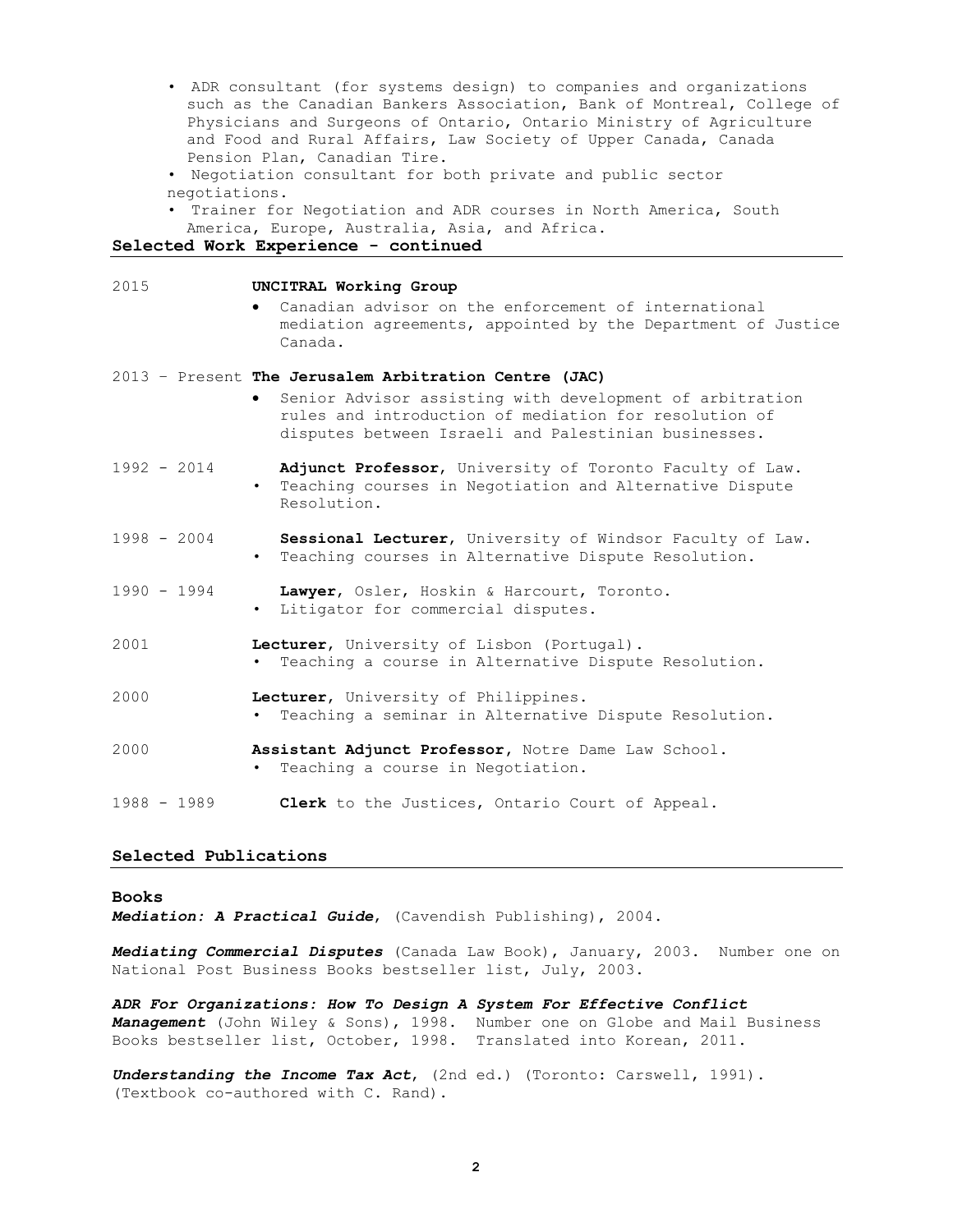#### **Other**

*ADR Practice Manual*, (Editor-in-Chief), (Toronto: LexisNexis Canada Inc., 1996 to present). Author of "Mediation" chapter in *ADR Practice Manual*.

*"The Role of A.D.R. in the Civil Justice System"* (1996) Rethinking Civil Justice: Research Studies for the Civil Justice Review, Volume 2, page 449, (co-authored with Francis J.F. Handy and Peter Simm), commissioned by the Ontario Law Reform Commission.

#### **Selected ADR Training Received**

1993 **Advanced Negotiation Course**, Program of Instruction for Lawyers, Harvard Law School.

1992 **Negotiation and Mediation Workshop**, Harvard Law School, taught by Professor Roger Fisher, Professor Frank Sander, and Bruce Patton. Completed as part of LL.M. Program at Harvard Law School.

#### **Professional Activities and Appointments**

- 2016 & 2017 Listed in *Who's Who Legal: Mediation*
- 2013 Present Panel Member **Canadian Transportation Agency** List of Arbitrators.
- 2012 2016 Listed in *The International Who's Who of Commercial Mediation.*
- 2012 Present Panel Member International Panel of Mediators, **Singapore Mediation Centre.**
- 2012 2014 Listed in *Best Lawyers in Canada in Alternative Dispute Resolution*.
- 2012 & 2014 Listed in Mediation Chapter, *Who's Who Legal: Canada*.
- 2007 Present Distinguished Fellow, **International Academy of Mediators**.
- 2006 Recipient of the **Ontario Bar Association** Award for Excellence in Alternative Dispute Resolution.
- 1996 Present Awarded designation of Chartered Mediator (C.Med.) by the National Board of Accreditation and National Board of Directors of the **ADR Institute of Canada**.
- 2000 Present Awarded designation of Chartered Arbitrator (C.Arb.) by the National Board of Accreditation and National Board of Directors of the **ADR Institute of Canada**.
- 2009 Present Member of the International Panel of Arbitrators, **International Centre for Dispute Resolution (ICDR),** the international division of the American Arbitration Association.
- 2009 Present Arbitrator and Mediator, **Sport Dispute Resolution Centre of Canada (SDRCC).**
- 2003 2009 Inaugural Chair of the Board of Directors, **Sport Dispute Resolution Centre of Canada**, as selected by the Minister of Canadian Heritage.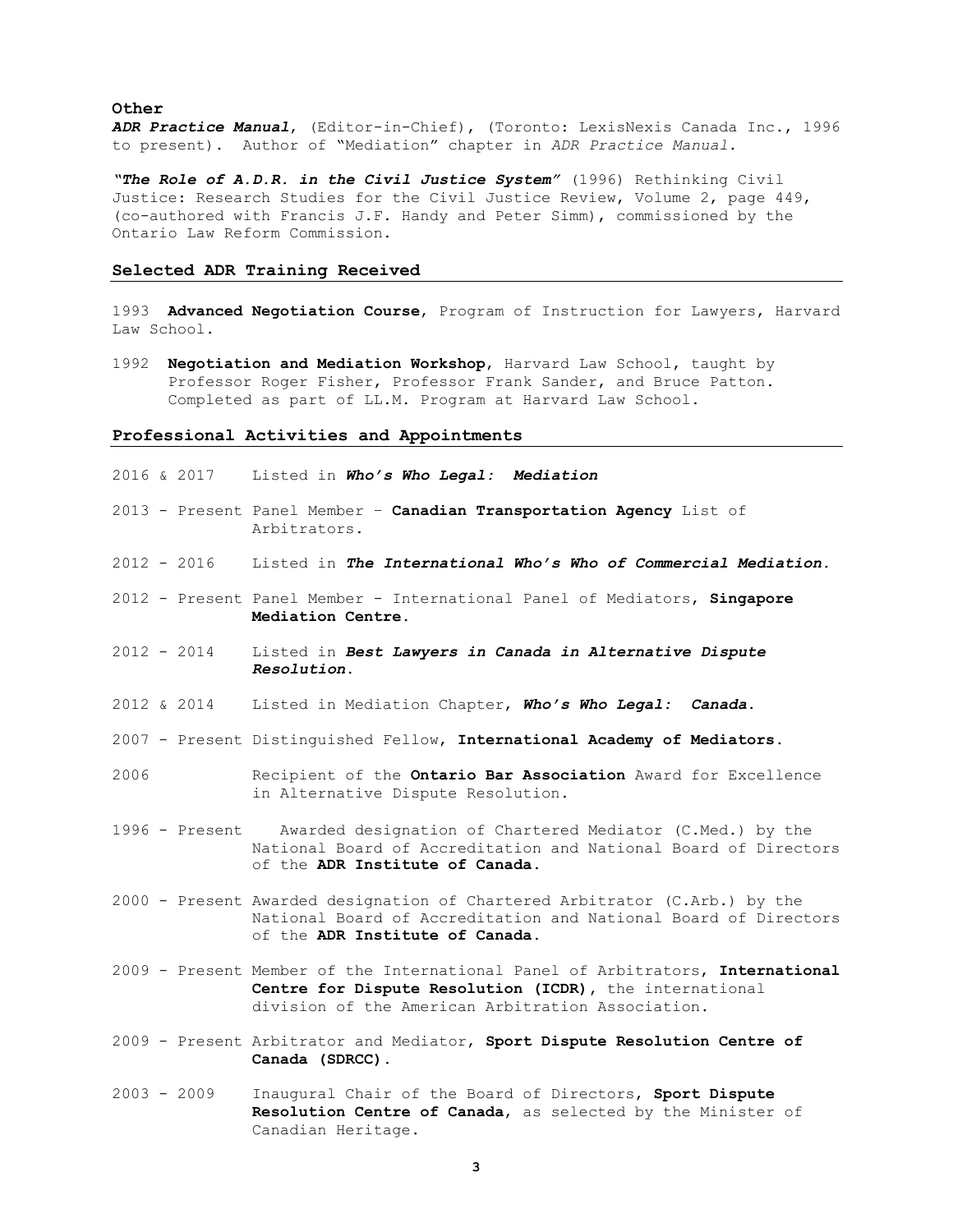- 2008 Present **Certified Mediator** with the **International Mediation Institute (IMI).**
- 2008 Recipient of the 2008 **University of Windsor Faculty of Law** Alumni Award of Excellence, in recognition of international achievements in the development of ADR education, training programs, systems design and leadership.
- 2010 Present Certified Mediation Trainer, **Mediation Board of Trinidad and Tobago**.
- 2010 Facilitator for the **Civility Tour** for the **Law Society of Upper Canada**.
- 2008 2012 Member of **NAFTA Advisory Committee on Private Commercial Disputes.**
- 1998 Present Member of **Local Mediation Committee, Mandatory Mediation Program – Toronto**, appointed by the Ministry of the Attorney General.

**Professional Activities and Appointments - continued**

- 2000 2001 Elected President of **ADR Institute of Canada**.
- 1999 2000 Elected President of the **Arbitration and Mediation Institute of Canada.**
- 1997 1999 Elected President of the **Arbitration and Mediation Institute of Ontario.**
- 1996 1997 Elected Chair of Alternative Dispute Resolution Section, **Canadian Bar Association** (Ontario).
- 1994 & 1995 Teaching Assistant to Professor Roger Fisher at **Harvard Law School** for the Negotiation Workshop at the Program of Instruction for Lawyers.

#### **Workshops Designed and Taught**

Designed and instructed customized workshops in ADR and Negotiation for such organizations as: